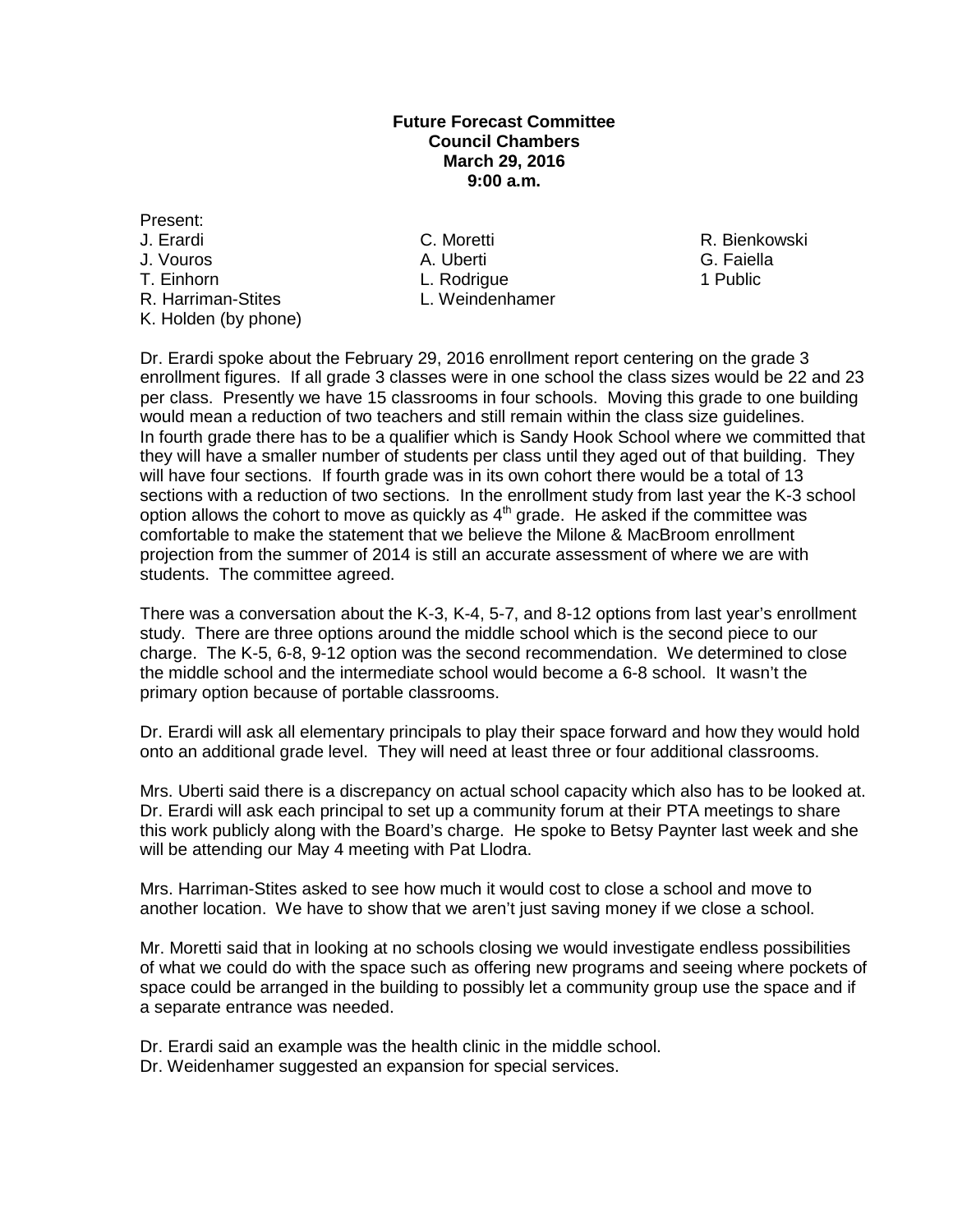Dr. Erardi said that Deborah Petersen would speak to that. We are looking at community opportunities or revenue producing space in the schools. We could also talk about expanding the adult ed program.

Mrs. Harriman-Stites referred to the pay to play money given to the town, what the implication was if we make a profit on renting out space, and how we can keep that revenue.

Mr. Bienkowski said that according to Board policy the charge for space usage goes into the custodial account because we maintain the space. If there are larger amounts of money we would have to discuss it with the Board of Finance. Money from tuition students goes to the general fund as revenue.

Dr. Rodrigue said we have to look at what makes most sense educationally. Is the goal to put all of these possibilities to the public or is it our charge to decide what should move forward as an option.

Dr. Erardi said the charge is next steps for existing schools regarding the declining enrollment.

Dr. Wiedenhamer asked if there was an International Baccalaureate high school in this area.

Dr. Erardi was not certain but thought there might be one in East Hartford.

Dr. Wiedenhamer said these schools are regional and would pull in students from other towns.

Dr. Erardi would check other locations in our area. The only downsize is that there is a moratorium on magnet schools in Connecticut.

Dr. Erardi was going to ask the Board if they were expecting a listing if space is available in the high school.

Mr. Moretti said if we are investigating different types of outside agencies who could use space in our buildings we have to become aware of their requirements such as bathroom availability, handicapped accessibility, etc. to help us find pockets of space.

Mrs. Harriman-Stites wants to understand what it would take to reopen a school once it's closed and the possibility of reopening a closed school.

Mrs. Uberti asked if it would make sense to drill down what is the best option if a school were to close, position that against the alternative for not closing a school and determine what those options would be. What would be the best one to close, what savings there would be, and if those savings are going to be worth it.

Dr. Weidenhamer thought we should see if nonprofit groups such as SCAN might be interested in renting space in a school. We should think about raising money.

Mr. Einhorn stated that at the middle school there are a number of community-based programs that wait until school is out to meet because there is no available space during the day. If there are open spaces during the day we may be able to move them to daytime.

Dr. Erardi said the lead question to the Board is if they are looking at a list of recommendations in order of priority or a list of options for not closing a school.

Mr. Harriman-Stites said we should share options with the Board as they come up and get their feedback before we gather more information.